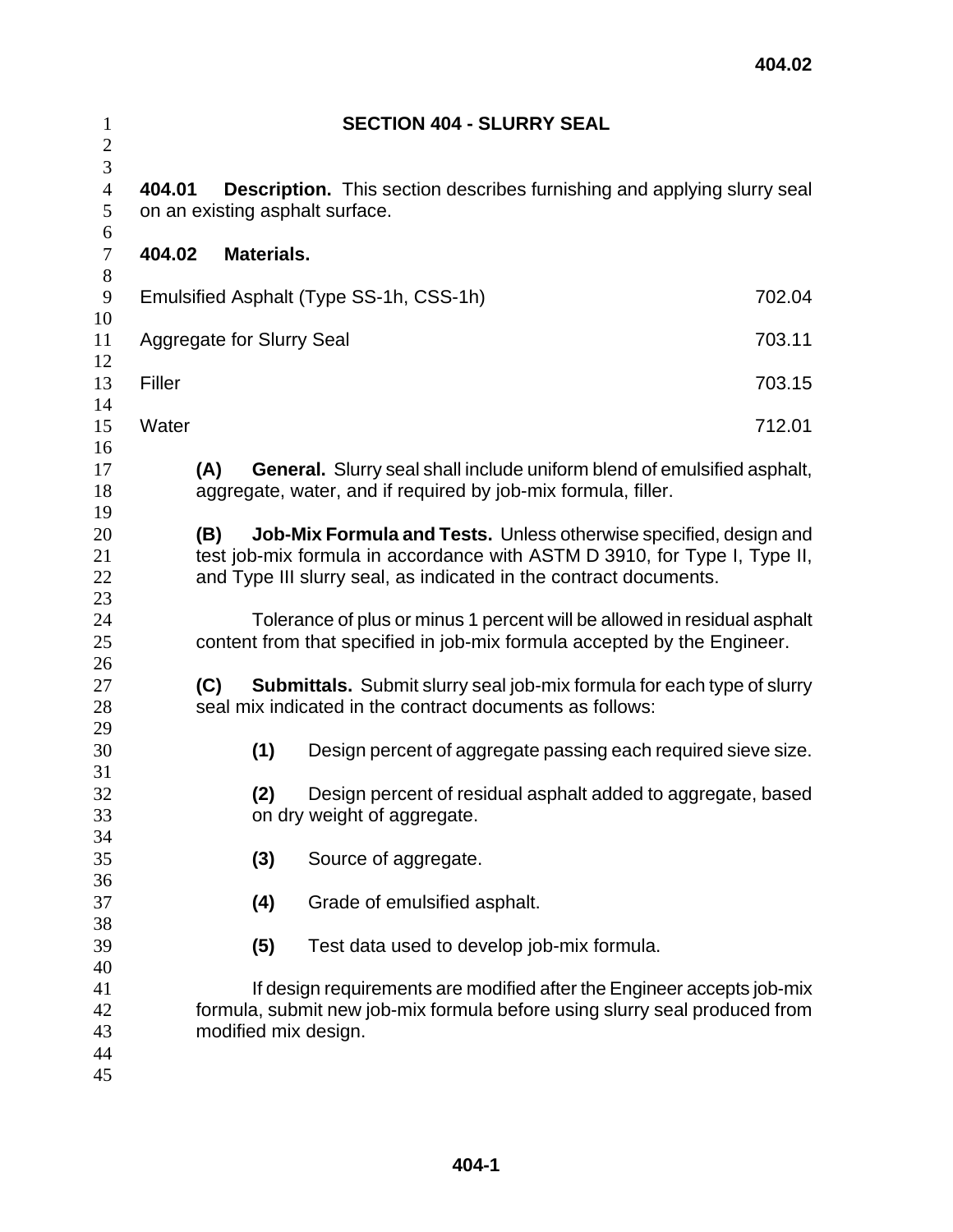**404.03 Construction.** 

| 49<br>50<br>51 | section using same mixture, equipment, and method proposed for use in the<br>work. Test section shall be at least 10 feet by 50 feet. The Engineer will<br>determine location of test section. Slurry seal samples will be taken to verify |                                                                                                                                     |  |  |  |  |
|----------------|--------------------------------------------------------------------------------------------------------------------------------------------------------------------------------------------------------------------------------------------|-------------------------------------------------------------------------------------------------------------------------------------|--|--|--|--|
| 52             |                                                                                                                                                                                                                                            | mix consistency, proportioning, and application rate.                                                                               |  |  |  |  |
| 53             |                                                                                                                                                                                                                                            |                                                                                                                                     |  |  |  |  |
| 54             | (B)                                                                                                                                                                                                                                        | Weather Limitation. Application of slurry seal will not be allowed                                                                  |  |  |  |  |
| 55             |                                                                                                                                                                                                                                            | under the following conditions:                                                                                                     |  |  |  |  |
| 56             |                                                                                                                                                                                                                                            |                                                                                                                                     |  |  |  |  |
| 57             |                                                                                                                                                                                                                                            | (1)<br>On wet surfaces as determined by the Engineer.                                                                               |  |  |  |  |
| 58             |                                                                                                                                                                                                                                            |                                                                                                                                     |  |  |  |  |
| 59             |                                                                                                                                                                                                                                            | When air temperature is below 60 degrees F and falling. Slurry<br>(2)                                                               |  |  |  |  |
| 60             |                                                                                                                                                                                                                                            | seal may be applied when air temperature is above 50 degrees F and                                                                  |  |  |  |  |
| 61             |                                                                                                                                                                                                                                            | rising. Air temperature will be measured in shade and away from                                                                     |  |  |  |  |
| 62             |                                                                                                                                                                                                                                            | artificial heat.                                                                                                                    |  |  |  |  |
| 63             |                                                                                                                                                                                                                                            |                                                                                                                                     |  |  |  |  |
| 64             |                                                                                                                                                                                                                                            | (3)<br>weather conditions prevent proper<br>When<br>method<br>of                                                                    |  |  |  |  |
| 65             |                                                                                                                                                                                                                                            | construction.                                                                                                                       |  |  |  |  |
| 66             |                                                                                                                                                                                                                                            |                                                                                                                                     |  |  |  |  |
| 67             | (C)                                                                                                                                                                                                                                        | Equipment.                                                                                                                          |  |  |  |  |
| 68             |                                                                                                                                                                                                                                            |                                                                                                                                     |  |  |  |  |
| 69             |                                                                                                                                                                                                                                            | (1)<br><b>General.</b> Keep equipment, tools, and machinery clean and                                                               |  |  |  |  |
| 70             |                                                                                                                                                                                                                                            | maintained in satisfactory condition.                                                                                               |  |  |  |  |
| 71             |                                                                                                                                                                                                                                            |                                                                                                                                     |  |  |  |  |
| 72             |                                                                                                                                                                                                                                            | Mixing Equipment. Use self-propelled machine specifically<br>(2)                                                                    |  |  |  |  |
| 73             |                                                                                                                                                                                                                                            | designed and manufactured to lay slurry seal. Mixing machine shall                                                                  |  |  |  |  |
| 74             |                                                                                                                                                                                                                                            | be either truck-mounted or continuous-run design. A continuous-run                                                                  |  |  |  |  |
| 75             |                                                                                                                                                                                                                                            | machine is defined as one that is equipped to self-load while                                                                       |  |  |  |  |
| 76             |                                                                                                                                                                                                                                            | continuing to lay slurry seal. Either type machine shall be able to                                                                 |  |  |  |  |
| 77             |                                                                                                                                                                                                                                            | accurately deliver and proportion aggregate, emulsified asphalt, water,                                                             |  |  |  |  |
| 78             |                                                                                                                                                                                                                                            | and if specified by job-mix formula, filler to maintain adequate supply                                                             |  |  |  |  |
| 79             |                                                                                                                                                                                                                                            | to the proportioning controls.                                                                                                      |  |  |  |  |
| 80             |                                                                                                                                                                                                                                            |                                                                                                                                     |  |  |  |  |
| 81<br>82       |                                                                                                                                                                                                                                            | If continuous-run machine is used, equip to allow operator to<br>have full control of forward and reverse speeds during slurry seal |  |  |  |  |
| 83             |                                                                                                                                                                                                                                            | application; and to include opposite-side driver stations and forward                                                               |  |  |  |  |
| 84             |                                                                                                                                                                                                                                            | and reverse speed controls.                                                                                                         |  |  |  |  |
| 85             |                                                                                                                                                                                                                                            |                                                                                                                                     |  |  |  |  |
| 86             |                                                                                                                                                                                                                                            | (3)<br><b>Proportioning Devices.</b> Provide and label individual volume                                                            |  |  |  |  |
| 87             |                                                                                                                                                                                                                                            | or weight controls for proportioning each material to be added to mix.                                                              |  |  |  |  |
| 88             |                                                                                                                                                                                                                                            |                                                                                                                                     |  |  |  |  |
| 89             |                                                                                                                                                                                                                                            | (4)<br><b>Spreading Equipment.</b> Spread mixture uniformly by means of                                                             |  |  |  |  |
| 90             |                                                                                                                                                                                                                                            | conventional surfacing spreader box attached to mixer and equipped                                                                  |  |  |  |  |
|                |                                                                                                                                                                                                                                            |                                                                                                                                     |  |  |  |  |

**(A) Test Section.** Before production and after calibration as specified in 48 Subsection 404.03(C)(6) - Equipment Calibration, apply slurry seal onto test<br>49 section using same mixture, equipment, and method proposed for use in the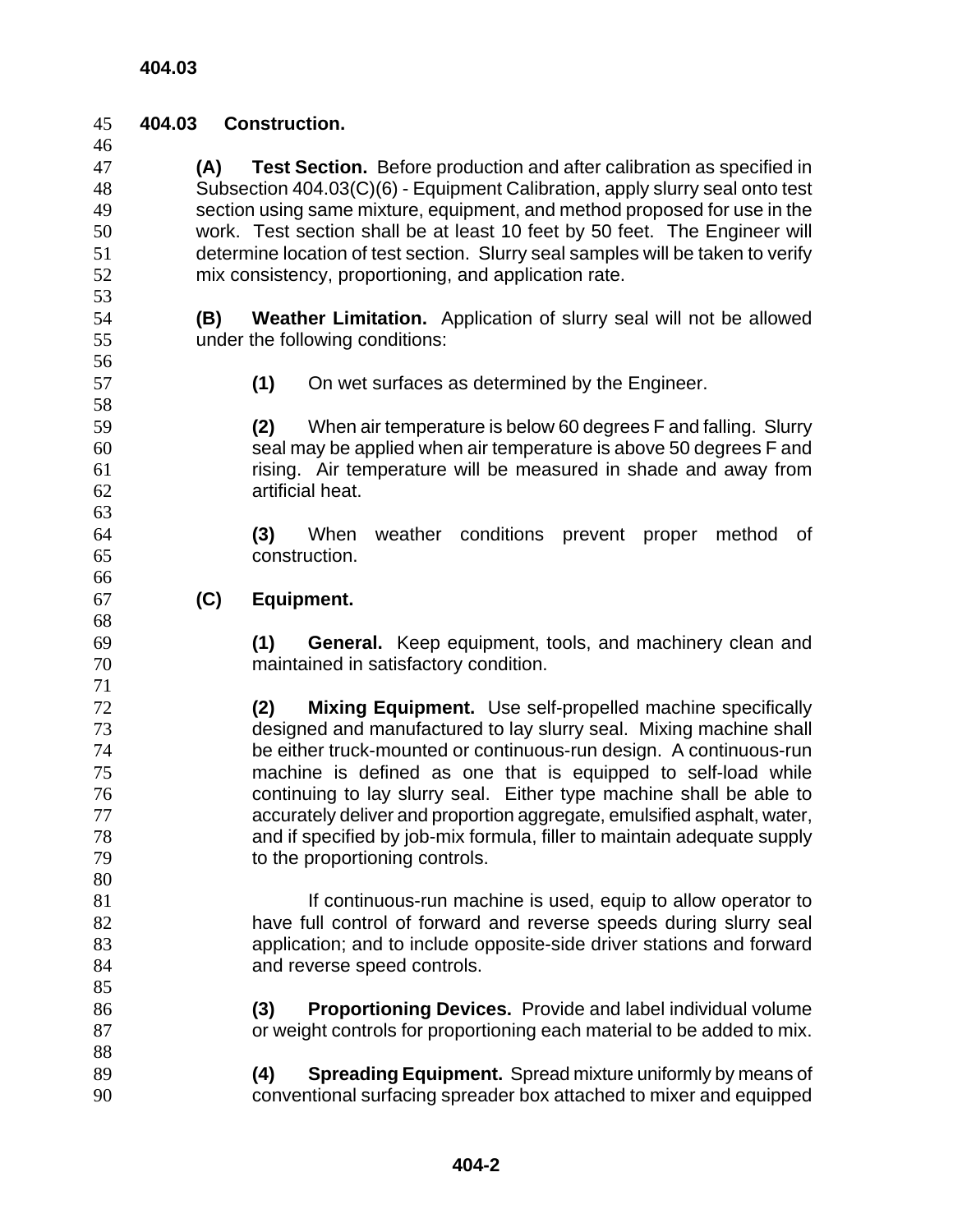to agitate and spread material evenly throughout box. Provide front seal that prevents loss of mixture at road contact point and adjustable rear seal that functions as final strike-off. Design and operate spreader box and rear strike-off such that uniform consistency is achieved to produce free flow of material to rear strike-off. Equip spreader box with means to side shift box to compensate for variations in pavement geometry. Burlap drag or other accepted screed may be attached to rear of spreader box to provide uniform, highly textured mat. 

- **(5) Auxiliary Equipment.** Provide other tools or equipment, such as brushes, hose equipment, tank trucks, water distributors and flushers, power sweepers, and power blowers.
- **(6) Equipment Calibration.** Calibrate in the Engineer's presence mixing equipment to be used in performance of the work. Submittal of previous calibration documents may be used in lieu of calibration in the Engineer's presence if documented calibration were made within one calendar year of submittal. Include individual calibration of each material at various settings, which can be related to machine's metering devices. No machine will be allowed to be used on project until calibration has been completed or accepted, or both.

After calibration and prior to production, make test strips for each machine. Test strips shall be part of test section specified in Subsection 404.03(A) - Test Section. Upon failure of test for mix consistency, proportioning, or rate of application, or combination 118 thereof, additional test strips at no increase in contract price or contract time will be required until each machine is accepted for work. Machine failing to pass specified tests after three trials will not be **allowed to be used on project.** 

**(D) Preparation of Surfaces.** Immediately before applying slurry seal, clean existing pavement in accordance with Section 310 - Brooming Off.

Clean cracks and joints with compressed air. Seal cracks and joints 3/8-inch to 3/4-inch wide with sand slurry consisting of 20 percent emulsified asphalt, approximately 2 percent portland cement, and water.

- Clean potholes and other surface defects and fill with HMA Mix V.
- Do not apply tack coat.